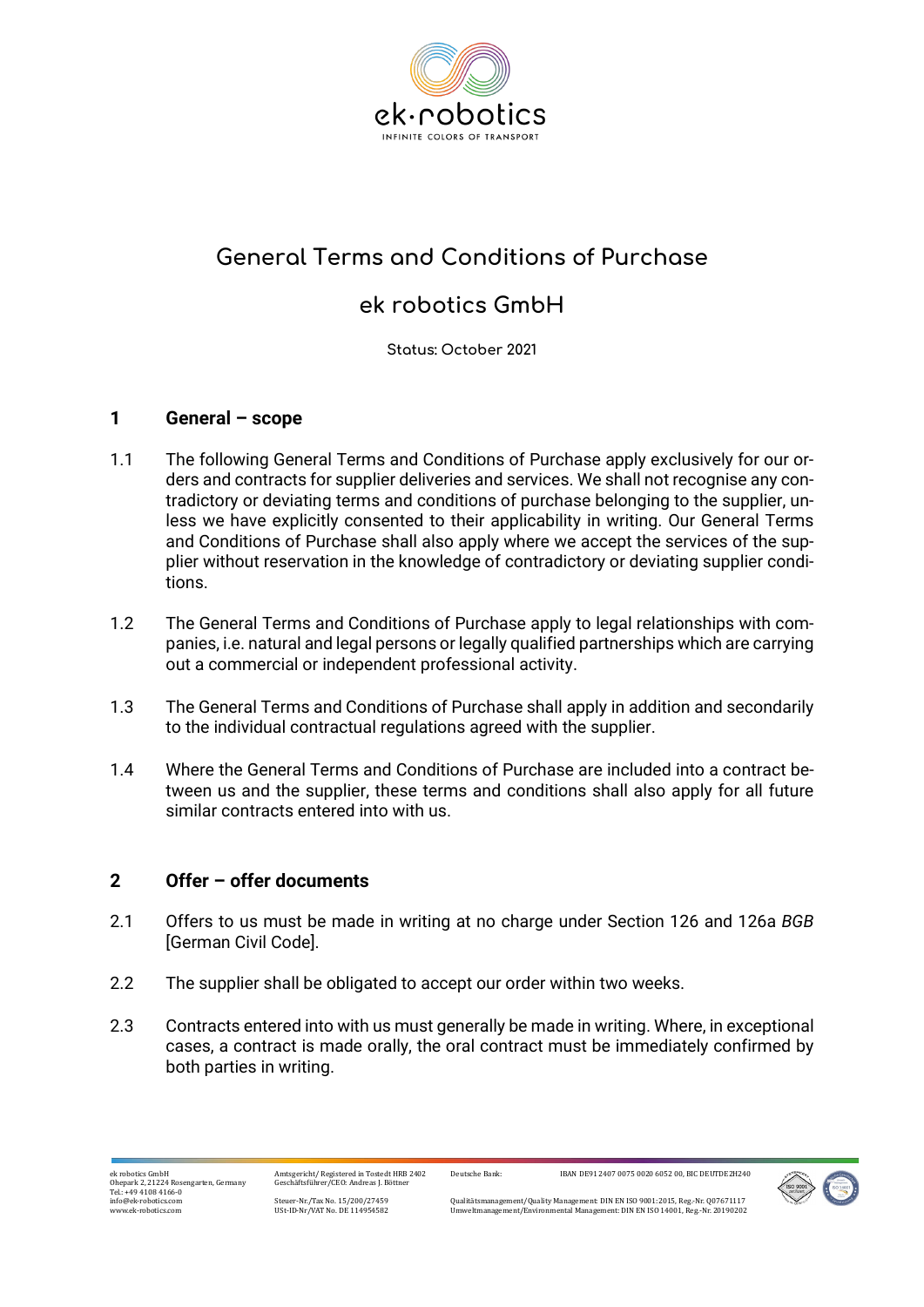

2.4 We shall reserve title and copyright over all figures, drawings, calculations and other documents. These documents may not be disclosed to third parties without our explicit written consent. Such documentation must be used exclusively for production on the basis of our order and must be returned to us without our request upon completion of the order. These documents must be treated as confidential with regard to third parties where the provisions of Section XVI also apply.

## **3 Price – payment conditions**

- 3.1 The prices stated in the order are binding.
- 3.2 Unless otherwise agreed, all transport, shipping, packaging and insurance costs shall be included in the stated prices. A separate agreement is required for the return of packaging.
- 3.3 Unless otherwise agreed, all prices stated shall be net prices excluding VAT, sales tax, or similar taxes ("VAT or similar taxes"). Any statutory VAT or similar taxes may be calculated in addition to the net prices unless we owe VAT or similar taxes by law and the reverse-charge procedure or similar process applies.
- 3.4 Invoices can only be processed where, as stipulated in our order, these state the designated order number. The supplier shall be responsible for any and all consequences arising from the failure to comply with this obligation unless it can prove that it is not responsible for such.
- 3.5 Unless otherwise agreed, we shall pay the purchase price within 14 days, starting from delivery and receipt of the invoice, with 2% discount or otherwise within 30 days of receipt of the invoice.
- 3.6 We reserve the rights of retention or rights to set-off permitted by law.

#### **4 Delivery time**

- 4.1 The delivery time stated in the order is binding.
- 4.2 The supplier shall be obligated to notify us immediately where circumstances occur or become apparent to the supplier which mean the agreed upon delivery time cannot be met.
- 4.3 We shall be entitled to statutory claims in the event of delayed delivery. In particular, we shall, upon expiration of an appropriate extension period without delivery, be entitled to claim compensation in lieu of performance of the delivery. Where we request compensation, the supplier shall reserve the right to prove to us that it is not responsible for the breach of obligation.

ek robotics General Terms and Conditions of Purchase 2021 en Page 2091 and Page 2/9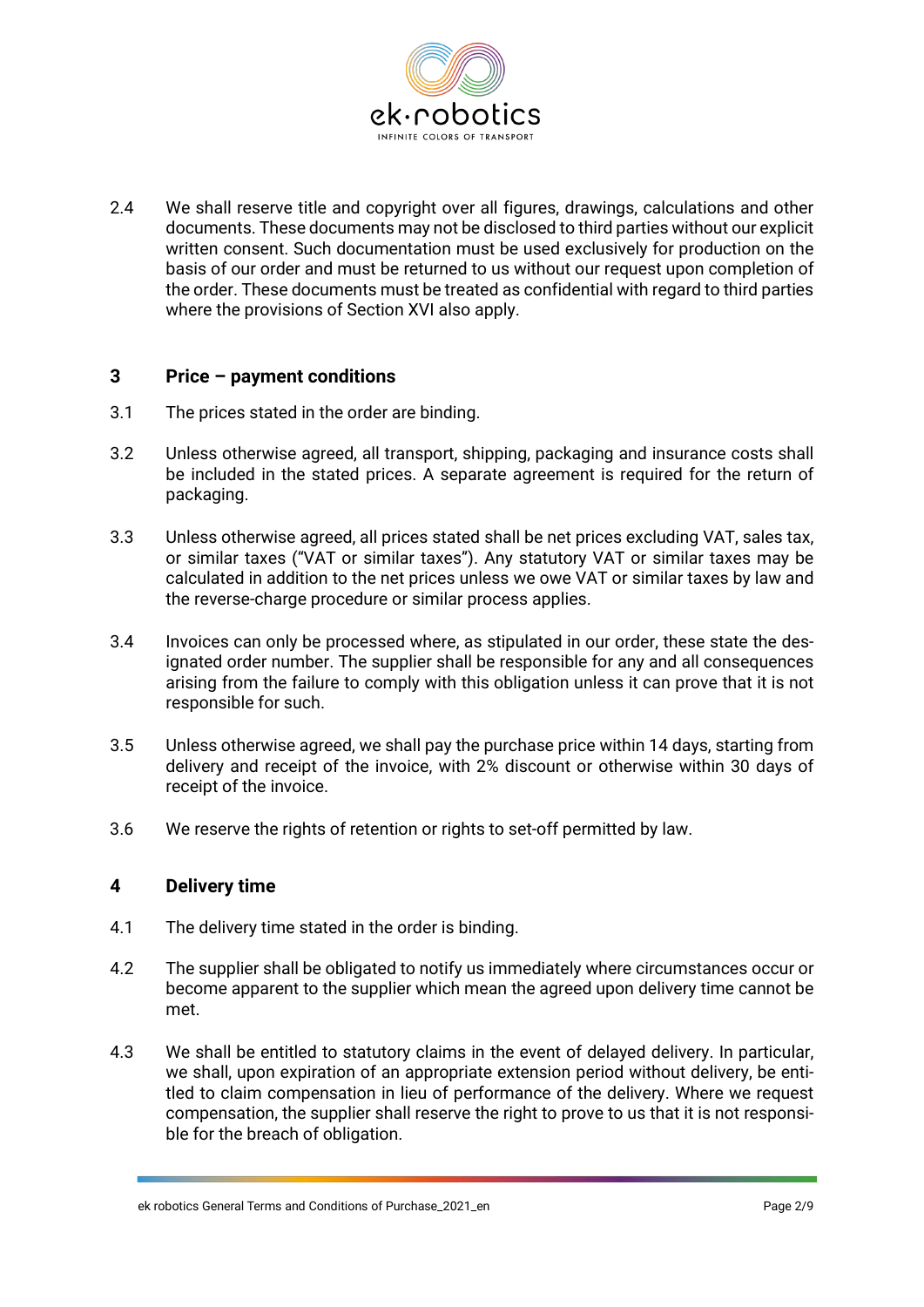

4.4 Any and all further rights and claims shall remain reserved.

#### **5 Deliveries**

- 5.1 Deliveries including the appropriate packaging and insurance shall be made at the cost of the supplier. Environmentally friendly packaging material must always be used where possible. We shall not be responsible for transport insurance costs. Shipping conditions with agreements to the contrary must be confirmed in writing.
- 5.2 Where the supplier is obligated to take back the used packaging in accordance with the applicable packaging laws, it shall be responsible for the costs of the return transport and recovery.
- 5.3 The supplier must state our item, order and PO number on all documents pertaining to an order. All shipping papers must include all information required by us in accordance with the applicable regulations. Partial deliveries shall require our consent and must be indicated as such in the shipping documents.

#### **6 Changes to the delivery item**

In the event we request a change be made to the delivery item, the supplier must notify us of and provide evidence of any potential additional costs or reduced prices and the impact on scheduled deadlines in writing.

## **7 Delivery obligation for spare parts**

The supplier is obligated to deliver any delivery items that are part of our products as spare parts at the appropriate market price for at least five years after production of the affected products is discontinued.

#### **8 Force majeure**

In the event of any interruptions to production due to unavoidable events (force majeure, e.g. industrial action), we shall be authorised to withdraw from any orders. Otherwise, in the event of any obstacles that delay acceptance for which the supplier is not at fault, the delivery time and payment date shall be extended by the duration of the delay.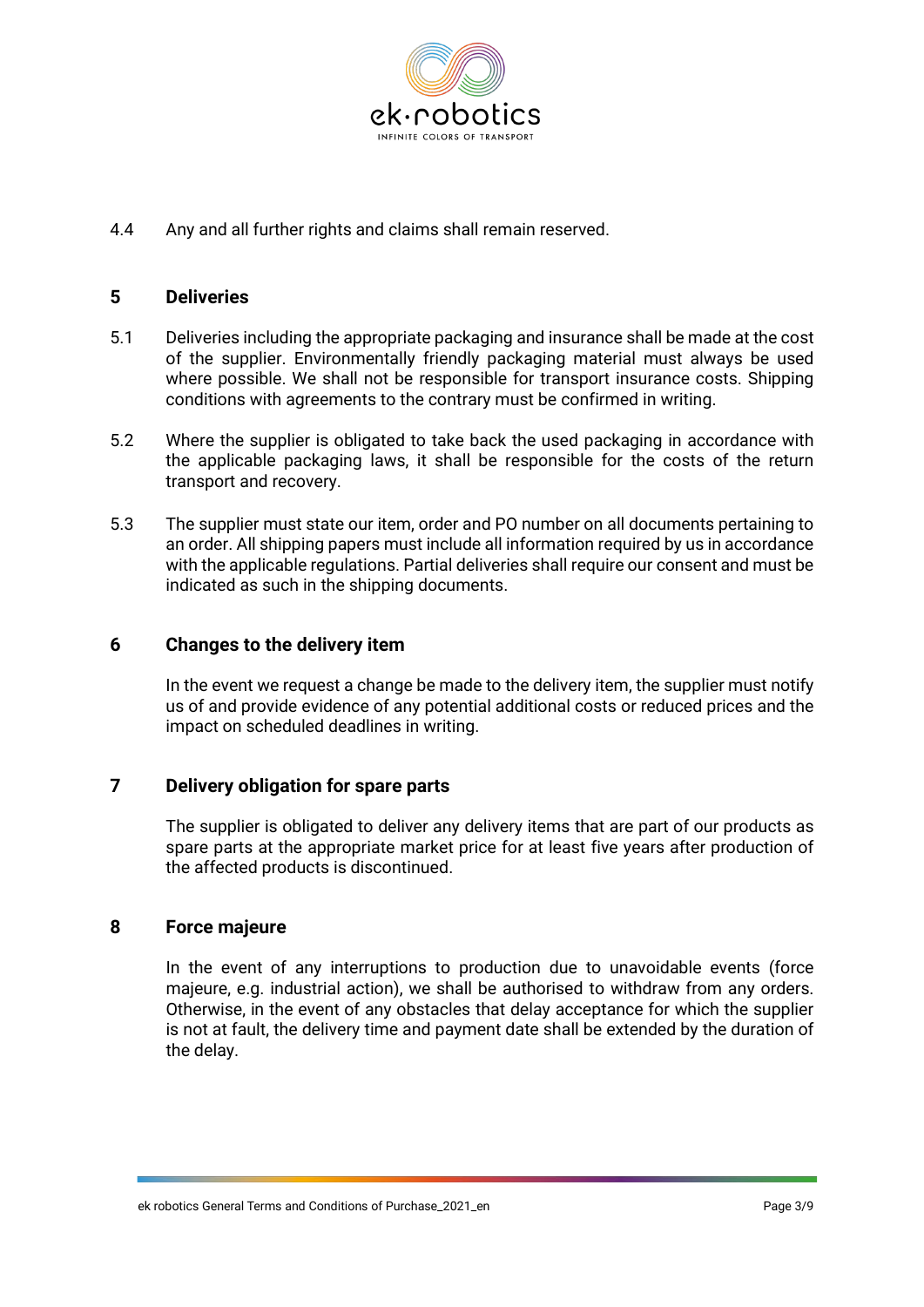

## **9 Transfer of risk – documents**

- 9.1 Delivery must be made with carriage paid unless otherwise agreed in writing.
- 9.2 The supplier shall bear all risks of accidental loss or damage for the delivery item from the point at which it is handed over for shipping/transport and without prejudice to the obligations to be performed by us, e.g. assembly.
- 9.3 The supplier shall be obligated to state our order number correctly on all shipping documents and delivery notes. Failure to do so by the supplier shall release us from responsibility for any resulting delays in processing the order.

### **10 Inspection of defects – defect liability**

- 10.1 We shall be obligated to inspect the goods for any potential deviations in quality or quantity within an appropriate period of time. Complaints shall be deemed valid where they are made to the supplier within seven working days from the receipt of goods or, in the event of hidden defects, within seven days of discovering the defect.
- 10.2 We shall be entitled to make statutory defect claims in full and in any case we shall, at our own discretion, be entitled to request repair of the defect or delivery of a new item. We reserve the right to compensation for damages, in particular the right to compensation in lieu of performance.
- 10.3 We shall be entitled to carry out repairs of any defects ourselves at the cost of the supplier where the supplier is delayed in this supplementary performance.
- 10.4 The period of limitation is 36 months from the transfer of risk insofar as the compulsory provision of Section 445b, 478 (2) *BGB* does not apply.
- 10.5 The other compulsory provisions of the delivery recourse remain unaffected.

#### **11 Quality assurance, product safety**

- 11.1 The supplier must notify us in good time before delivery prior to relocating production sites or making any changes to production processes, materials or supplier parts for the delivery items, or changes to processes or equipment for inspecting the delivery items, or any other measures that may affect the quality and/or safety of the delivery items. Changes to agreed upon specifications may not be made without our consent.
- 11.2 All changes to the delivery items and product-related changes in the process chain must be documented in a product data sheet. This includes, but is not limited to, changes to drawings, concessions, process changes, changes to testing methods and testing frequency, changes to suppliers, supplier parts and fuels. Documents pertaining to the product life cycle must be made available upon request.

ek robotics General Terms and Conditions of Purchase 2021 en Page 4/9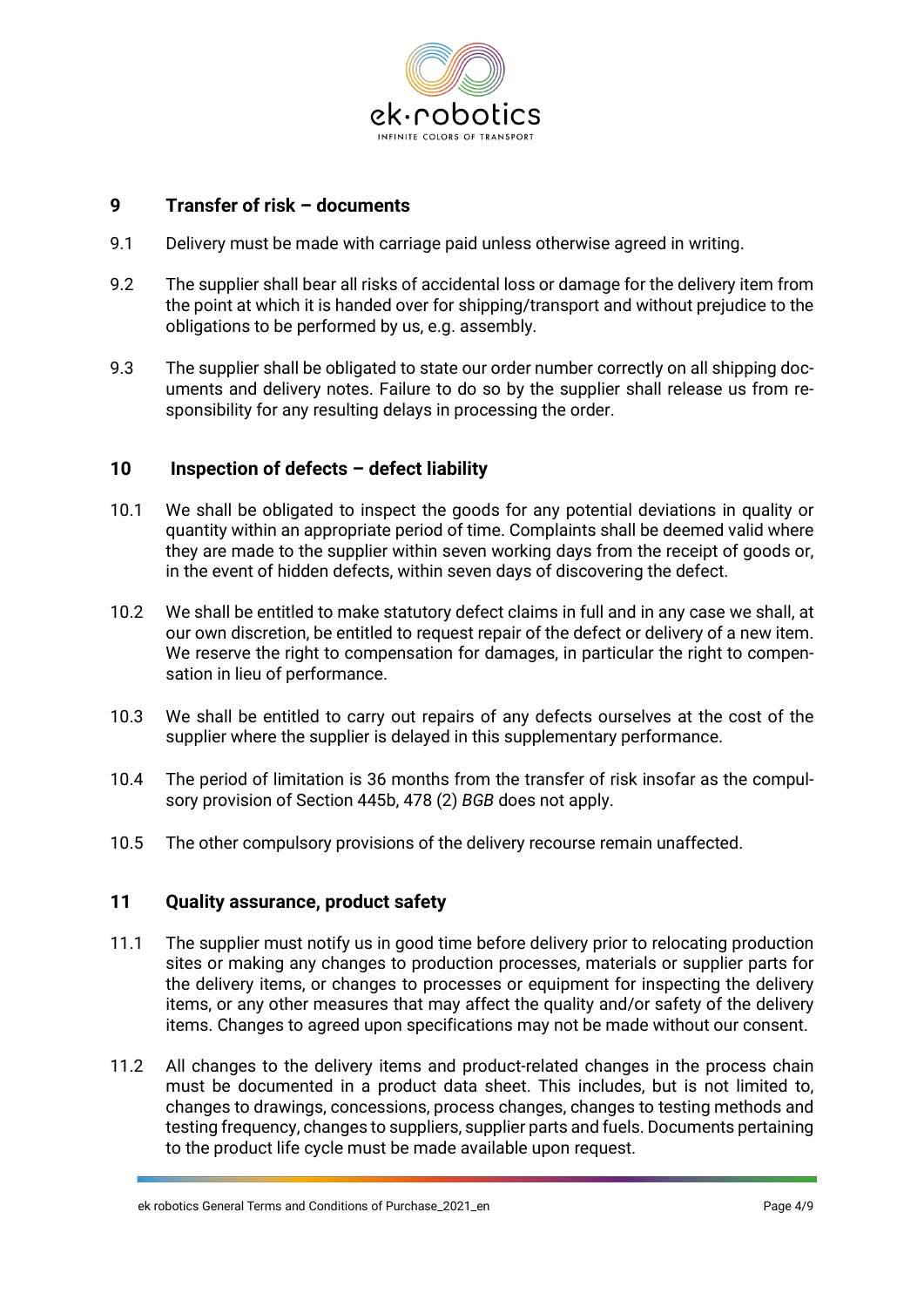

## **12 Product liability – indemnification – liability insurance**

- 12.1 If and to the extent that the supplier is responsible for loss or damage caused by the product, the supplier shall be obligated to indemnify us on first demand against damage claims of third parties as far as the cause is within the supplier's sphere of control and organisation and the supplier is liable to third parties.
- 12.2 Within the scope of its liability for events of damage or loss under paragraph 1, the supplier shall also be obligated to provide compensation for any expenses in accordance with Section 683, 670 *BGB* or Section 830, 840, 426 *BGB* that arise as a result of or in relation to a legally justifiable recall performed by us. Where possible and reasonable, we shall inform the supplier about the content and extent of such recall measures in advance and provide it with the opportunity to respond.
- 12.3 Notification of the relevant authorities required under the provisions of *ProdSG* [Product Safety Act] shall be performed in coordination with the supplier.
- 12.4 The supplier shall be obligated to take out a product liability insurance policy with lumpsum coverage of €5,000,000 per personal injury/property damage and maintain this policy for the duration of the contract, i.e. until expiration of the period of limitation. We reserve the right to make further claims for damages and this right remains unaffected.

## **13 Property rights**

- 13.1 The supplier guarantees that no third-party rights within the Federal Republic of Germany are violated through or in relation to its delivery.
- 13.2 In the event claims are asserted against us by a third party due to such infringement, the supplier shall be obligated to indemnify us on first written demand against these claims.
- 13.3 In the event of third-party claims for damages, the supplier shall reserve the right to prove that it is not at fault for such infringement of third-party rights. We shall not be entitled to make any agreements, in particular settlements, with the third party without the consent of the supplier.
- 13.4 The supplier's indemnification obligation shall apply to all expenses that necessarily arise as a result of or in relation to any third-party claims insofar as the supplier is unable to prove that it is not responsible for the breach of contract on which the infringement of property rights is based.
- 13.5 The period of limitation for such claims is three years starting from the transfer of risk.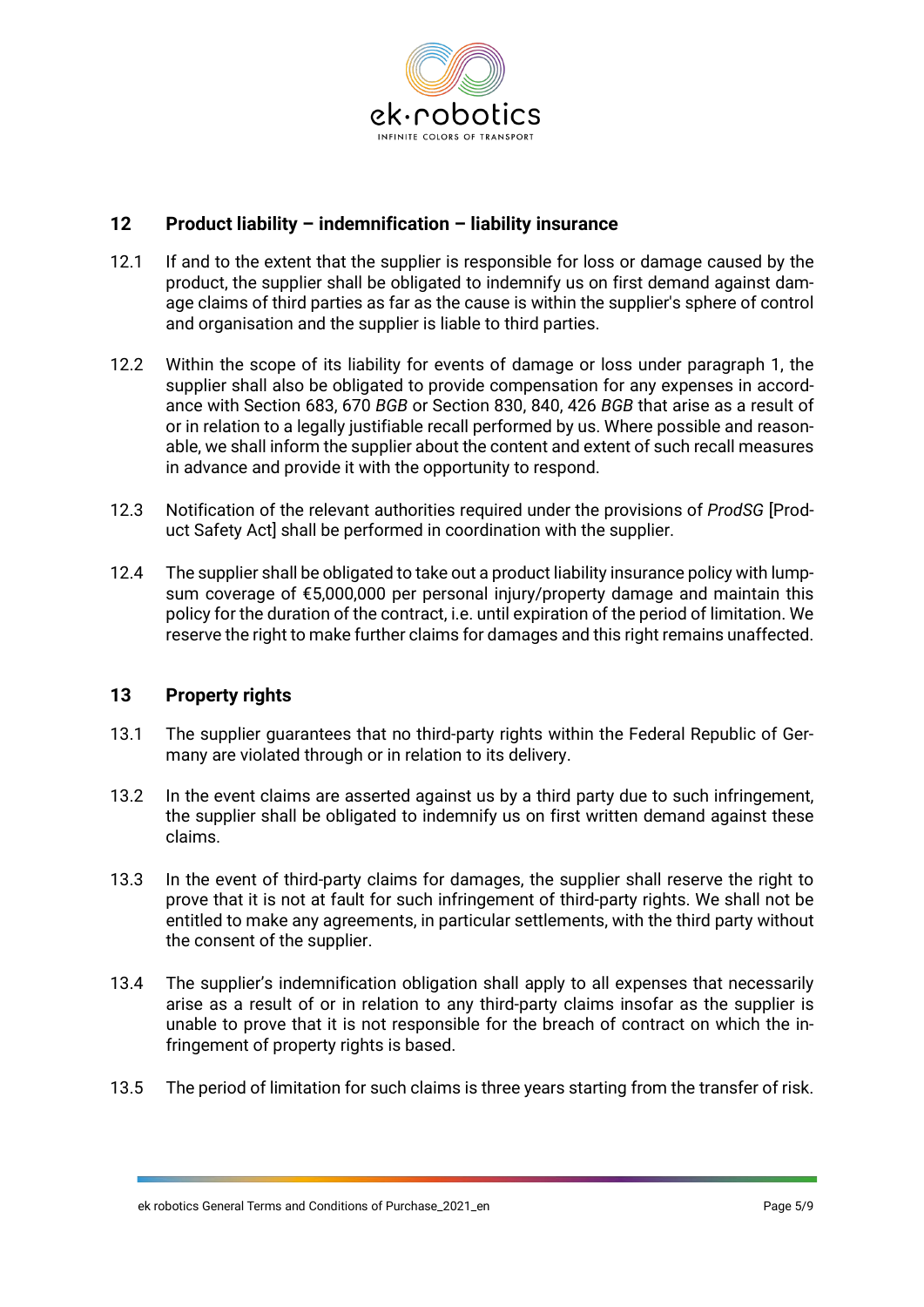

## **14 Retention of title – provisions – tools**

- 14.1 Where we provide parts to the supplier, we shall reserve title of such parts. Processing or restructuring shall be performed by the supplier on our behalf. If and to the extent that goods subject to this retention of title are processed with other items not belonging to us, we shall acquire co-ownership of the new item at a ratio corresponding to the ratio of the value of our item (purchase price plus VAT) to the other items processed alongside at the time of processing.
- 14.2 If and to the extent that items provided by us are processed with other items not belonging to us, we shall acquire co-ownership of the new item at a ratio corresponding to the ratio of the value of our item subject to the retention of title (purchase price plus VAT) to the other mixed items at the time of processing. Where a mixture is made in such a way that the supplier's item is considered to be the main item, it is hereby agreed that the supplier shall transfer co-ownership to us proportionally in the amount corresponding to the value of the provided item. The supplier shall hold the sole or joint property on our behalf.
- 14.3 We reserve ownership of any and all tools. The supplier shall be obligated to use the tools exclusively for manufacturing the goods ordered by us. The supplier shall also be obligated to insure the tools belonging to us at their original value against fire damage, water damage and theft. Furthermore, the supplier hereby assigns all compensation claims arising from this insurance policy to us and we hereby accept this assignment. The supplier shall be obligated to perform all necessary maintenance and inspection work, including any servicing and repair works, on our tools at its own cost. The supplier must notify us of any incidents immediately. Where the supplier culpably fails to do so, claims for compensation shall remain unaffected.
- 14.4 Where the security rights under paragraph 1 and/or paragraph 2 exceed the purchase price of all of our unpaid goods subject to the retention of title by more than 10%, we shall be obligated to release the security rights at our own discretion upon the request of the supplier.

## **15 Assignment**

- 15.1 The assignment of a claim, whatever the content of such claim, generally requires our written consent. Assignments made without the required consent shall be invalid. We shall only refuse consent where, upon examination of the individual case, our interests in maintaining the claim relationship outweighs the interests of the contractual partner in assigning such claims as intended.
- 15.2 Where, in the event consent is refused in accordance with paragraph 1, assignment of a claim for money is still valid under Section 354a *HGB* [German Commercial Code], the assignor must compensate us for all potential additional costs arising in relation to the assignment.

ek robotics General Terms and Conditions of Purchase 2021 en Page 6/9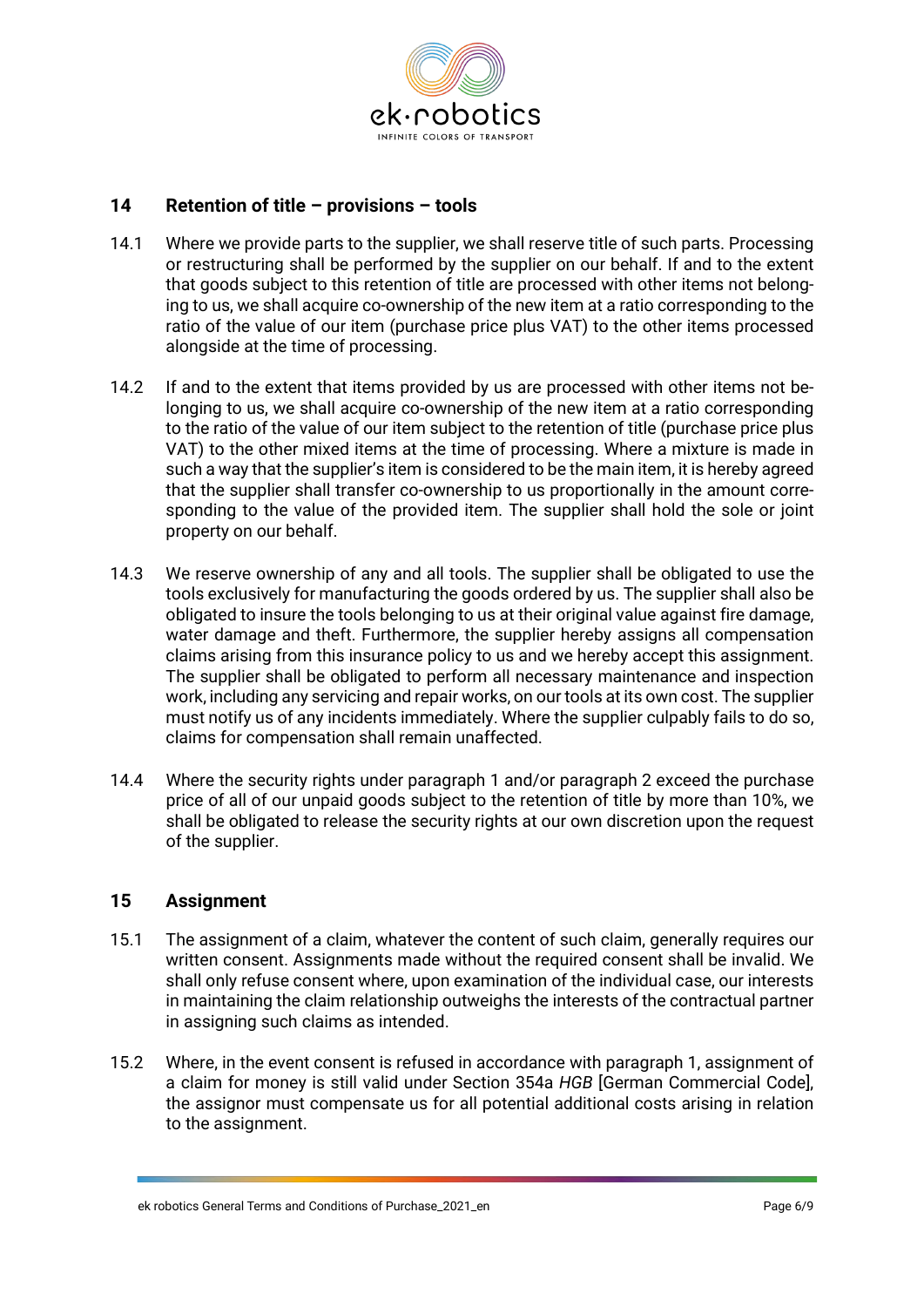

## **16 Confidentiality, return of data**

- 16.1 "Confidential Information" includes all information and data that is made available to the supplier by us, regardless of whether such information/data is explicitly marked as "confidential". This includes in particular all financial, technical, business, legal and tax-related information, as well as any information pertaining to business activities, employees or management. Whether the information is contained on a carrier medium or which medium it is contained on is irrelevant. Information disclosed orally may also be deemed confidential.
- 16.2 The supplier shall be obligated to keep confidential all Confidential Information and protect it from authorised access. The supplier must only use this information for the purposes of collaboration with us and refrain from disclosing such information to third parties without our prior written consent. This obligation shall not apply for information that
	- was already public knowledge at the time of receipt;
	- was already known by the supplier at the time of receipt or which was developed or discovered by the supplier itself independently from the contract, or which was made available by a third party without breaching the confidentiality obligations without limitation;
	- was made public knowledge without a breach of the confidentiality agreement;
	- was published with our explicit written consent; or
	- was disclosed by the supplier by way of legal obligation.
- 16.3 The supplier shall be obligated to treat all Confidential Information as confidential for an indefinite period.
- 16.4 The confidentiality obligation shall apply to all supplier employees. The supplier shall only disclose Confidential Information to those employees that require such information for the purposes of fulfilling the contract ("need-to-know principle"). The supplier shall be obligated to refer the aforementioned persons to the confidentiality obligation and enforce the same confidentiality obligations that it itself is subject to.
- 16.5 Upon completion of collaboration, all information and data received, including any copies, must be deleted or returned to us unless this information/data is subject to statutory retention obligations. The possibility of reconstructing the information and data must be excluded. The supplier must confirm in writing that all information/data has been returned in full or irreversibly deleted upon our request.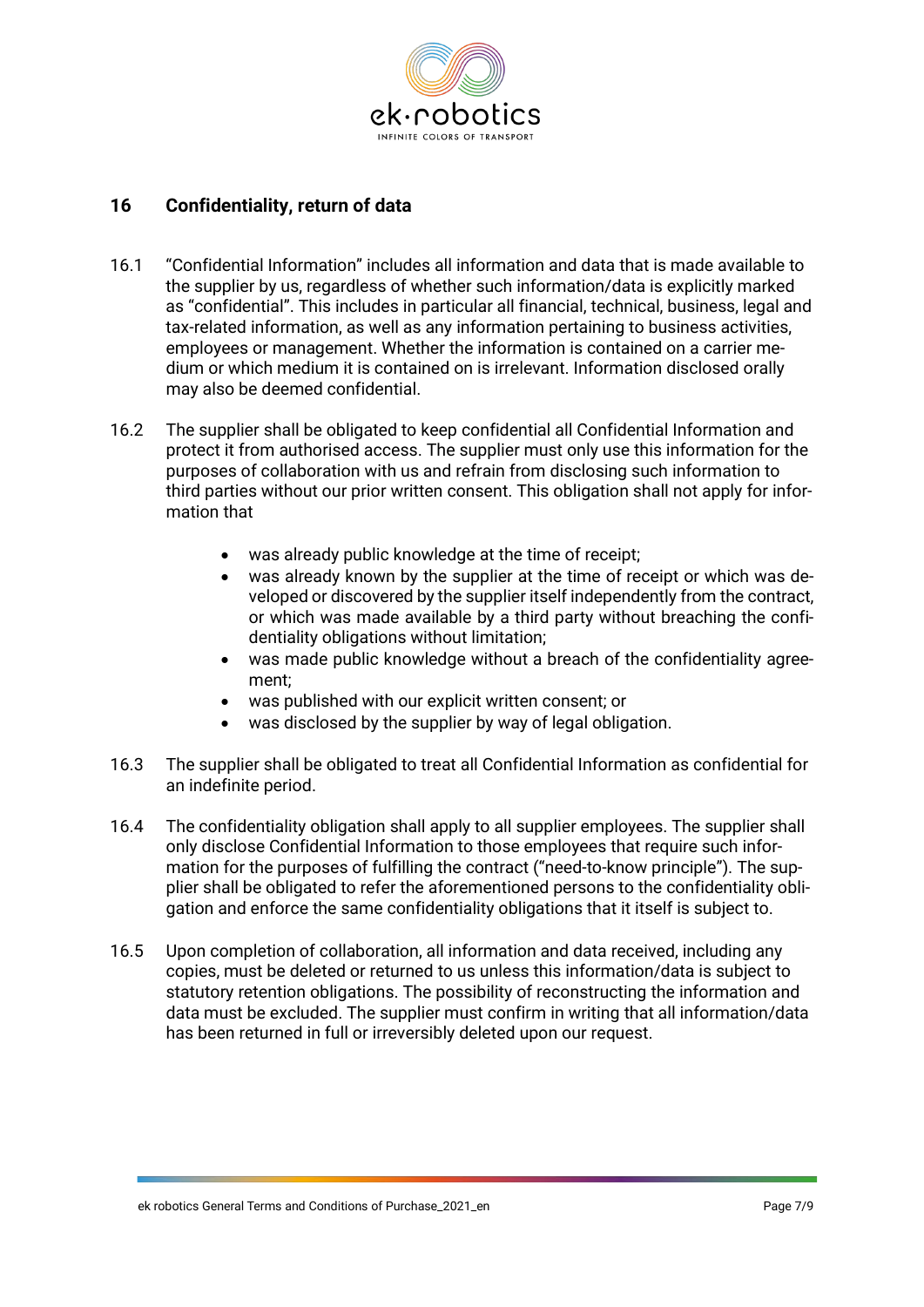

## **17 Partial ineffectiveness**

Should individual provisions of these General Terms and Conditions of Purchase become completely or partially ineffective, the General Terms and Conditions of Purchase shall remain fully effective.

## **18 Choice of law, place of jurisdiction and place of fulfilment**

- 18.1 The law of the Federal Republic of Germany, excluding harmonised international law, particularly the UN Convention concerning contracts for the international sale of goods, apply to the legal relationship between us and the supplier. The conditions and effects of the retention of title in accordance with Section 15 are subject to the law at the respective storage location of the item, insofar as the choice of law in favour of German law is subsequently non-permissible or ineffective.
- 18.2 If the customer is a businessman in accordance with the Commercial Code, a legal entity under public law or a special fund under public law, the exclusive (also international) place of jurisdiction for all disputes arising directly or indirectly from the contractual relationship is our registered office in Rosengarten. However, we are also entitled to bring legal action at the supplier's general place of jurisdiction.
- 18.3 Place of performance is the headquarters of the relevant supplier business that supplied or dispatched the delivery item for shipping.

#### **19 Environmental statement**

As far as we are concerned, the main focus is on people and the environment. We therefore endeavour to produce our products in a resource-protecting manner and systematically record energy-saving potential in our production procedures and transport. We are working intensively on ecological alternatives for selecting sources of energy and raw materials, and on consistent approaches for avoiding waste and product recycling.

#### **20 Criminal and anti-constitutional organizations**

The supplier declares that it does not have any business or other connections with terrorists, terrorist organizations or other criminal or unconstitutional organizations. In particular, the customer shall take appropriate measures to ensure the implementation of EC Regulations 2580/2001 and 881/2002 within the scope of his business operations.